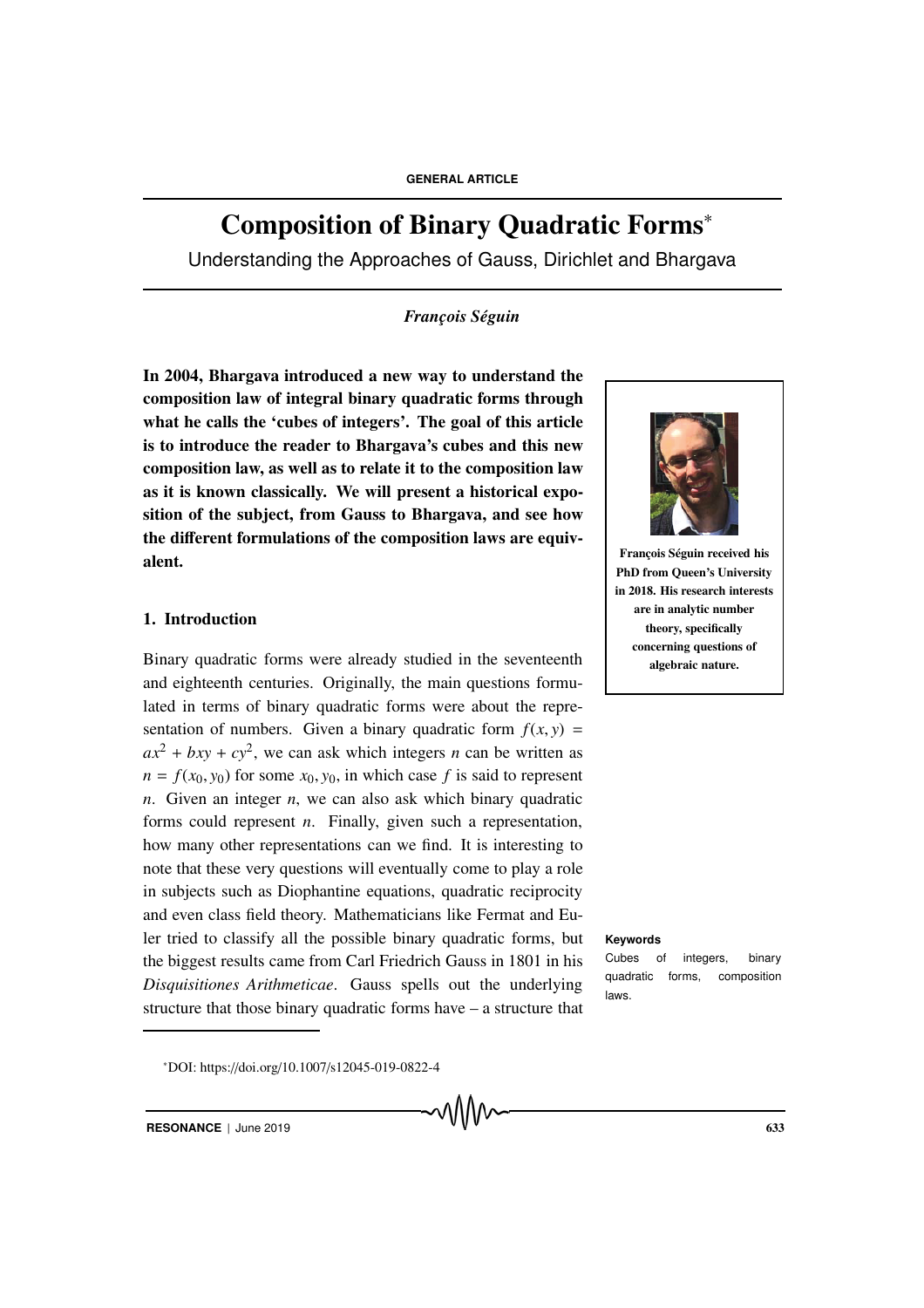how the composition law came to be understood by Gauss, Dirichlet and finally Bhargava, as well as, see how these different formulations are really equivalent.

Recently, Manjul Bhargava formulated a brand new way to approach the composition law for binary quadratic forms. Bhargava uses a geometric approach to describe the composition law, giving insight into a new possible way to understand it.

In this article, we explore later came to be known as a group. What is now known as Gauss composition law for binary quadratic forms has been modernized using algebraic number theory through the works of Dirichlet amongst others. This construction plays a critical role in number theory. In particular, it is one of the primary tools to understand class groups of quadratic number fields.

> Recently, Manjul Bhargava formulated a brand new way to approach the composition law for binary quadratic forms. In his thesis [1] and then a series of articles [2–5], Bhargava uses a geometric approach to describe the composition law, giving insight into a new possible way to understand it. Bhargava also generalizes the composition law to other objects, establishing a correspondence with structures in higher degree number fields.

> In this article, we will explore how the composition law came to be understood by Gauss, Dirichlet and finally Bhargava, as well as, see how these different formulations are really equivalent. The proofs for most of the propositions we will be presenting are easy exercises, accessible to undergraduate students. We encourage the reader to take them as exercises when possible.

# 2. Preliminaries

We define a (integral) binary quadratic form as a homogenous degree 2 polynomial in two variables, i.e., of the form:

$$
F(x, y) = ax^2 + bxy + cy^2,
$$

where  $a, b, c \in \mathbb{Z}$ . Since any binary quadratic form is completely determined by its three coefficients *a*, *b* and *c*, we sometimes denote the above polynomial by  $(a, b, c)$ .

The *discriminant* of a binary quadratic form (*a*, *b*, *c*) is defined as:

$$
\text{Disc}(a, b, c) = b^2 - 4ac.
$$

Also, we say that a binary quadratic form is *primitive* if the three coefficients are coprime, i.e.,  $gcd(a, b, c) = 1$ , and *positive definite* if the binary quadratic form takes only positive values, i.e.,  $ax^2$  +  $bxy + cy^2 > 0$  for all  $x, y \neq 0$ .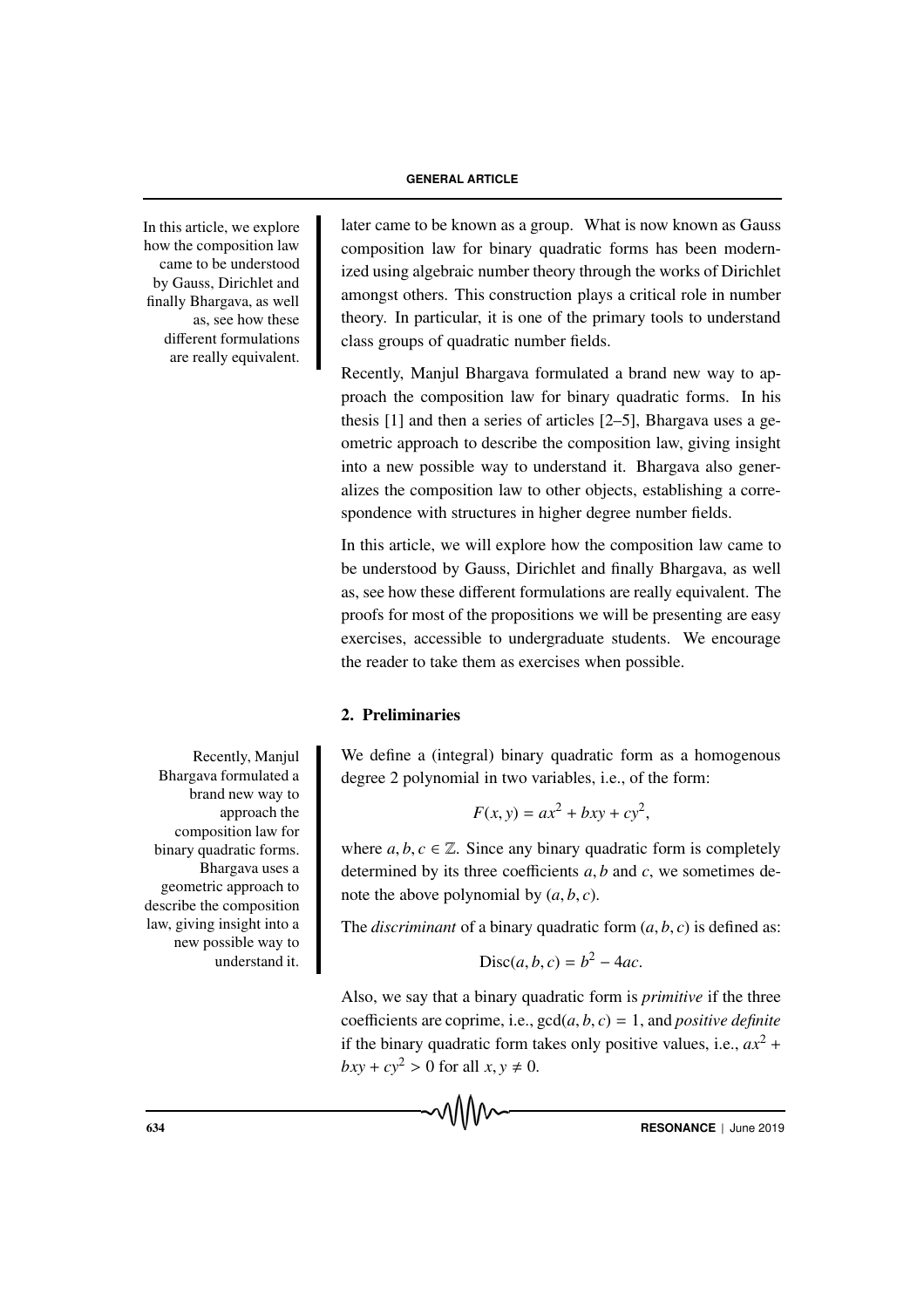Proposition 2.1 *The binary quadratic form* (*a*, *b*, *c*) *is positive definite if and only if*  $Disc(a, b, c) < 0$  *and a* > 0*.* 

*Proof.* If  $f(x, y) = ax^2 + bxy + cy^2$  is of discriminant *D*, then

$$
4af(x, y) = (2ax + by)^2 - Dy^2.
$$

 $\Box$ 

From now on, we will use the term binary quadratic forms to mean integral primitive positive definite binary quadratic forms.

Recall that the group  $SL_2(\mathbb{Z})$  is defined as:

$$
SL_2(\mathbb{Z}) \coloneqq \left\{ \begin{pmatrix} a & b \\ c & d \end{pmatrix} \, : \, a, b, c, d \in \mathbb{Z}, \, ad - bc = 1 \right\}.
$$

We define the action of  $SL_2(\mathbb{Z})$  on a binary quadratic form as:

$$
(ax2 + bxy + cy2) * \begin{pmatrix} \alpha & \beta \\ \gamma & \delta \end{pmatrix} = a(\alpha x + \beta y)^{2} + b(\alpha x + \beta y)
$$

$$
(\gamma x + \delta y) + c(\gamma x + \delta y)^{2}.
$$

Note that this is simply a change of variable. An alternative way of expressing this action is, for  $Q(x, y)$  a binary quadratic form and  $M \in SL_2(\mathbb{Z}),$ 

$$
Q(x, y) * M = Q(x', y'),
$$

where

$$
\begin{pmatrix} x' \\ y' \end{pmatrix} = M \begin{pmatrix} x \\ y \end{pmatrix}.
$$

**Example 2.1** The result of the action of the matrix  $\left( \begin{array}{c} 1 \end{array} \right)$  $0 -1$ 1 0  $\int$  on the binary quadratic form  $(a, b, c)$  is

$$
(a, b, c) * {0 \t-1 \choose 1 \t 0} = ay^2 - bxy + cx^2
$$
  
=  $(c, -b, a)$ .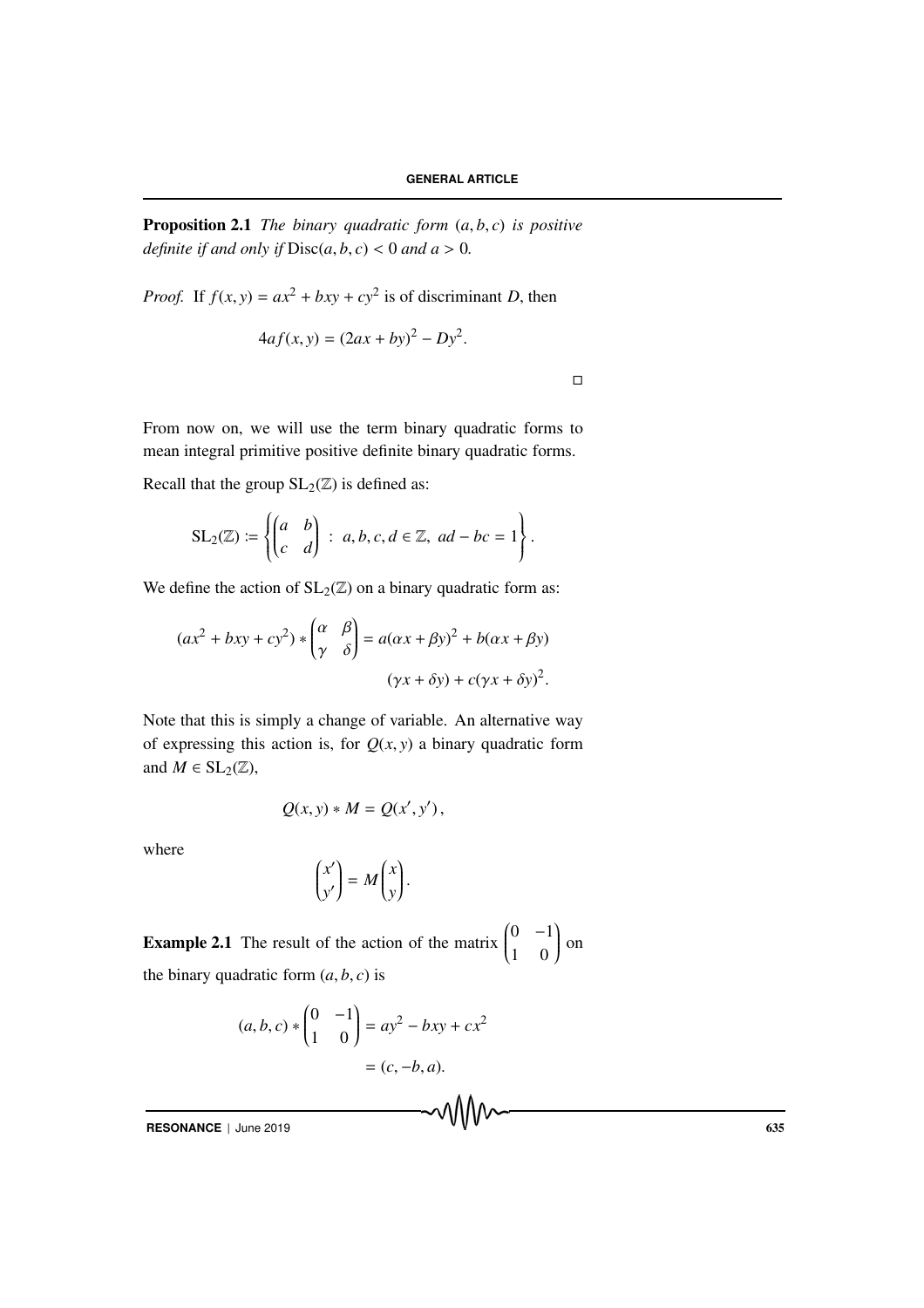Proposition 2.2 *For any matrix M,*

$$
Disc ((a, b, c) * M) = det(M)^{2} Disc(a, b, c).
$$

*Proof.* Note that for  $f(x, y) = ax^2 + bxy + cy^2$  of discriminant *D*,

$$
f(x, y) = \begin{pmatrix} x & y \end{pmatrix} \begin{pmatrix} a & b/2 \\ b/2 & c \end{pmatrix} \begin{pmatrix} x \\ y \end{pmatrix},
$$

and

$$
\text{Disc}(f(x, y)) = -4 \begin{vmatrix} a & b/2 \\ b/2 & c \end{vmatrix}.
$$

Therefore,

$$
f(x, y) * M = \begin{pmatrix} x & y \end{pmatrix} M^{\mathrm{T}} \begin{pmatrix} a & b/2 \\ b/2 & c \end{pmatrix} M \begin{pmatrix} x \\ y \end{pmatrix}.
$$

and computing the determinant we are done.  $\Box$ 

From this Proposition, we can conclude that the action of  $SL_2(\mathbb{Z})$ preserves the discriminant.

We now fix a certain integer *D* and consider all the possible binary quadratic forms of discriminant *D*. On this set, we define the following equivalence relation. If  $Q_1$  and  $Q_2$  are binary quadratic forms of discriminant *D*, then

$$
Q_1 \sim Q_2
$$
 if and only if  $Q_1 * M = Q_2$ 

for some  $M \in SL_2(\mathbb{Z})$ . We call the set of equivalence classes under this relation  $G_D$ , i.e.,

$$
G_D = \{(a, b, c) : a, b, c \in \mathbb{Z}, \text{Disc}(a, b, c) = D\} / \sim.
$$

We denote  $[a, b, c]$  the equivalence class containing  $(a, b, c)$  in *GD*.

Proposition 2.3 *Any binary quadratic form that is equivalent to a primitive binary quadratic form is primitive.*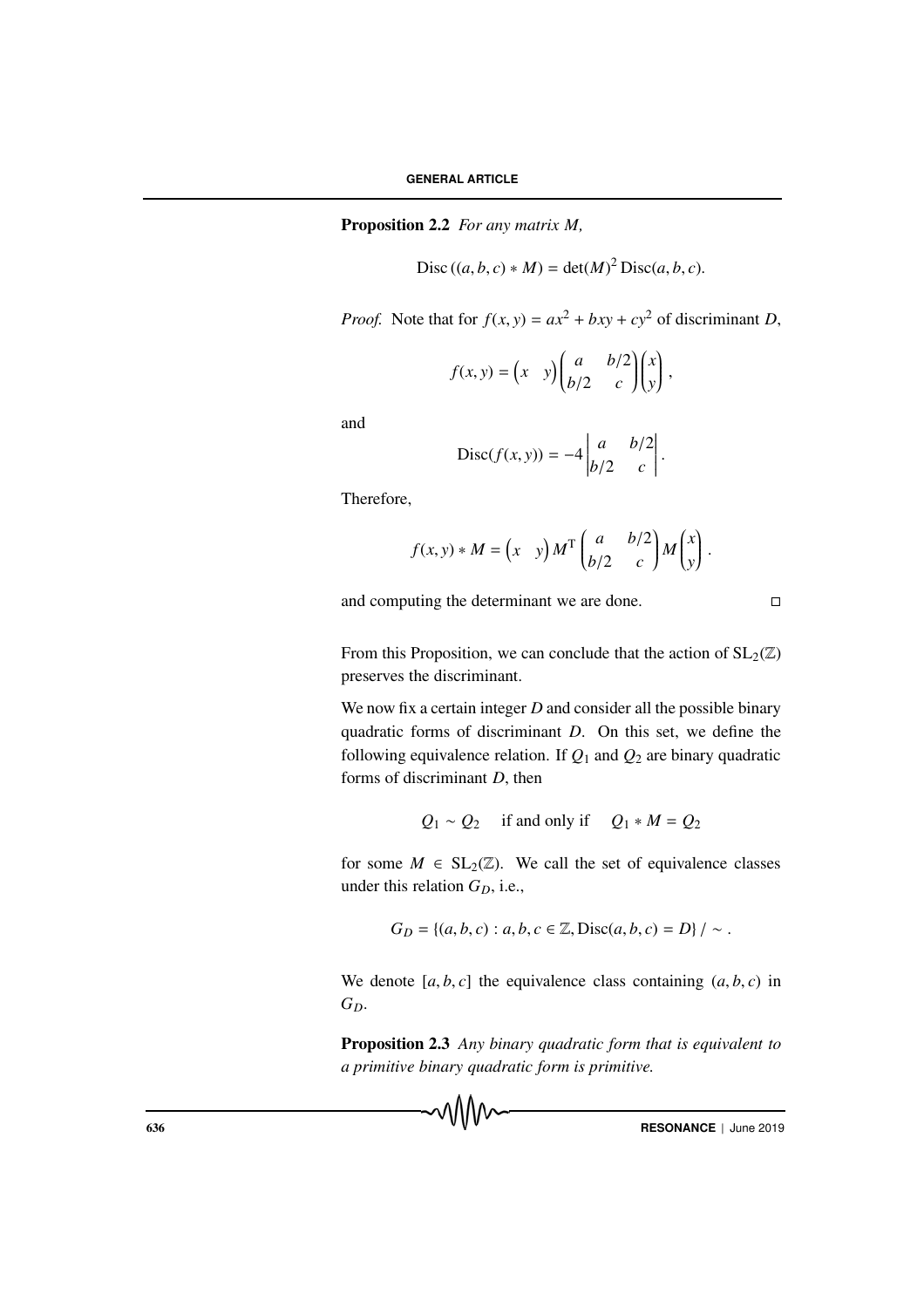*Proof.* Consider the set of integers that can be written as  $O(x, y)$ for a binary quadratic form *Q* and  $x, y \in \mathbb{Z}$ . *Q* is non-primitive if and only if those integers are all multiple of some *N* (consider  $(x, y) = (1, 0), (0, 1)$  and  $(1, 1)$  for the reverse implication).

However, since equivalence of binary quadratic forms is given by a simple invertible change of variables, any equivalent binary quadratic forms represent the same integers.  $\Box$ 

We say that a binary quadratic form  $(a, b, c)$  is *reduced* if

 $|b| \leq a \leq c$ .

Proposition 2.4 *There are finitely many reduced binary quadratic forms of a fixed discriminant D.*

*Furthermore, every binary quadratic form is equivalent to a unique reduced binary quadratic form, with the exception of*

 $(a, b, a) \sim (a, -b, a)$  *and*  $(a, a, c) \sim (a, -a, c)$ 

*where the reduced form is not unique.*

*Finally, we conclude that*  $|G_D|$  *is finite for any discriminant D.* 

*Proof.* Recall that two generators for  $SL_2(\mathbb{Z})$  are

$$
T = \begin{pmatrix} 1 & 1 \\ 0 & 1 \end{pmatrix} \quad \text{and} \quad S = \begin{pmatrix} 0 & -1 \\ 1 & 0 \end{pmatrix}.
$$
 (2.1)

Using  $T^n$ , we can show that

$$
(a, b, c) \sim (a, b + 2an, c')
$$
 (2.2)

Note that *c'* is uniquely determined from the first two entries by the fact that the discriminant is fixed. Here,  $c' = an^2 + bn + c$ . Using *S* , we have

$$
(a, b, c) \sim (c, -b, a). \tag{2.3}
$$

Using (2.2) we can find a representative with  $|b| \le |a|$ , and using (2.3) we can insure that  $|a| \leq |c|$ . Uniqueness follows from the fact that *T* and *S* are generators for  $SL_2(\mathbb{Z})$ , and any transformation can be expressed in terms of these two.

The last statement is an obvious consequence of the first two.  $\Box$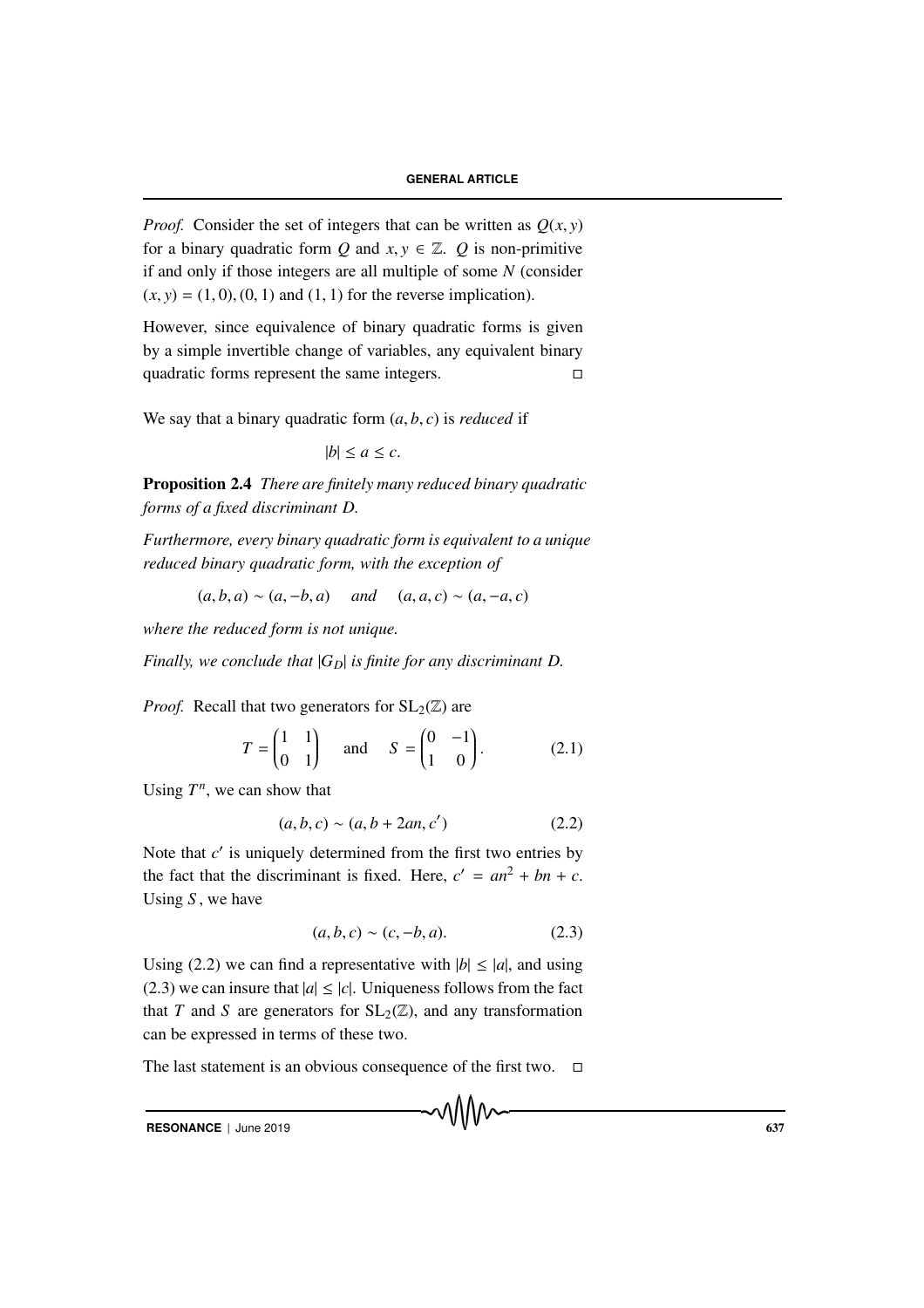### 3. Gauss's Composition Law

We recall the following identity attributed to 7th century Indian mathematician Brahmagupta (see [6]).

**Proposition 3.1** *For any integers*  $x_1, y_1, x_2, y_2, D$ ,

$$
(x_1^2 + Dy_1^2)(x_2^2 + Dy_2^2) = (x_1x_2 - Dy_1y_2)^2 + D(x_1y_2 + x_2y_1)^2.
$$

*Proof.* Note that N(*x* + *y* √  $\overline{-D}$ ) =  $x^2 + Dy^2$ . Therefore,

$$
(x_1^2 + Dy_1^2)(x_2^2 + Dy_2^2)
$$
  
= N(x<sub>1</sub> + y<sub>1</sub>  $\sqrt{-D}$ ) N(x<sub>2</sub> + y<sub>2</sub>  $\sqrt{-D}$ )  
= N(x<sub>1</sub>x<sub>2</sub> - Dy<sub>1</sub>y<sub>2</sub> + (x<sub>1</sub>y<sub>2</sub> + x<sub>2</sub>y<sub>1</sub>)  $\sqrt{-D}$ )

by the multiplicativity of the norm, and so

$$
= (x_1x_2 - Dy_1y_2)^2 + D (x_1y_2 + x_2y_1)^2.
$$

We can summarize this previous identity by saying that the numbers of the form  $x^2 + Dy^2$  are closed under multiplication. In 1801, Gauss asked in his *Disquisitiones Arithmeticae* whether it was possible to generalize this to numbers of a more general form, namely  $ax^2 + bxy + cy^2$ . He comes up with the answer: Yes!

**Theorem 3.2 (Gauss)** Let  $a_1x_1^2 + b_1x_1y_1 + c_1y_1^2$  and  $a_2x_2^2 + b_2x_2y_2 + c_1y_1^2$ *c*2*y*<sup>2</sup> <sup>2</sup> *be binary quadratic forms of discriminant D. Then, there exists an (explicit) transformation (change of variables)*:

$$
\begin{pmatrix} X \\ Y \end{pmatrix} = \begin{pmatrix} p_0 & p_1 & p_2 & p_3 \\ q_0 & q_1 & q_2 & q_3 \end{pmatrix} \begin{pmatrix} x_1 & x_2 \\ x_1 & y_2 \\ y_1 & x_2 \\ y_1 & y_2 \end{pmatrix},
$$

*and integers A*, *B and C, such that*

$$
(a_1x_1^2 + b_1x_1y_1 + c_1y_1^2)(a_2x_2^2 + b_2x_2y_2 + c_2y_2^2)
$$
  
=  $AX^2 + BXY + CY^2$ .

*Moreover,*  $B^2 - 4AC = D$ .

Numbers of the form  $x^2$ + *Dy*<sup>2</sup> are closed under multiplication. Gauss asked whether it was possible to generalize this result to numbers of a more general form. He comes up with the answer: Yes!

 $\Box$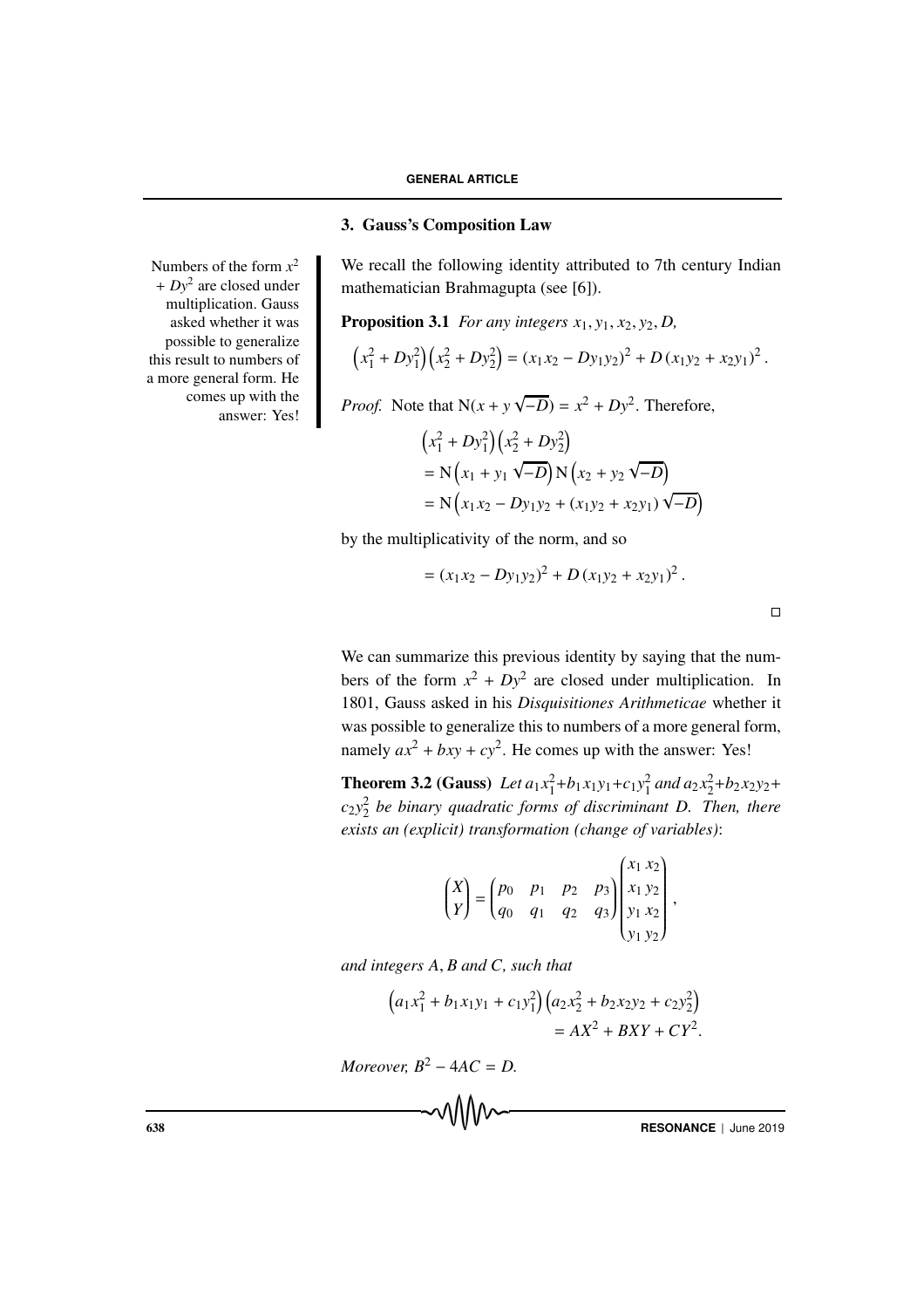From this, it is easy to conclude the following. It is worth noting that the

# **Proposition 3.3** *The set G<sub>D</sub> forms a finite abelian group.*

*Proof.* We need to show that the composition law defined this way is well-defined on  $G<sub>D</sub>$ . Indeed, the two changes of variables  $\Big($ *x* 1 *y*  $\frac{v_1}{v_1}$  $= M_1 \begin{pmatrix} x_1 \\ y_1 \end{pmatrix}$ *y*1  $\int$  and  $\int$ *x* 2 *y* 2  $= M_2 \begin{pmatrix} x_2 \\ y_2 \end{pmatrix}$ *y*2  $\int$  correspond to the change of

$$
\begin{pmatrix} x_1' x_2' \\ x_1' y_2' \\ y_1' x_2' \\ y_1' y_2' \end{pmatrix} = (M_1 \otimes M_2) \begin{pmatrix} x_1 x_2 \\ x_1 y_2 \\ y_1 x_2 \\ y_1 y_2 \end{pmatrix}
$$

so the matrix

$$
\begin{pmatrix} p'_0 & p'_1 & p'_2 & p'_3 \ q'_0 & q'_1 & q'_2 & q'_3 \end{pmatrix} = \begin{pmatrix} p_0 & p_1 & p_2 & p_3 \ q_0 & q_1 & q_2 & q_3 \end{pmatrix} (M_1 \otimes M_2)
$$

will yield the correct change of variable for the multiplication of  $Q_1(x'_1, y'_1)$  and  $Q_2(x'_2, y'_2)$ .

It is worth noting that the modern notion of a group did not exist when Gauss wrote his *Disquisitiones*. However, it is clear that, without using our modern terms, this is really what he was after.

# 4. Dirichlet's United Forms

Gustav Lejeune Dirichlet was a student of Gauss, and apparently Dirichlet established a spent a considerable amount of time studying Gauss's *Disquisitiones Arithmeticae*. During his private study of Gauss's work, Dirichlet established a way to realize Gauss's composition law in a much simpler way. This approach was so successful that it gave the basis for the modern understanding of this composition law.

We say that two binary quadratic forms  $(a_1, b_1, c_1)$  and  $(a_2, b_2, c_2)$  of discriminant *D* are *united* if

$$
\gcd\left(a_1, a_2, \frac{b_1 + b_2}{2}\right) = 1.
$$

modern notion of a group did not exist when Gauss wrote his *Disquisitiones*. However, it is clear that, without using our modern terms, this is really what he was after.

way to realize Gauss's composition law in a much simpler way. This approach was so successful that it gave the basis for the modern understanding of this composition law.

 $\Box$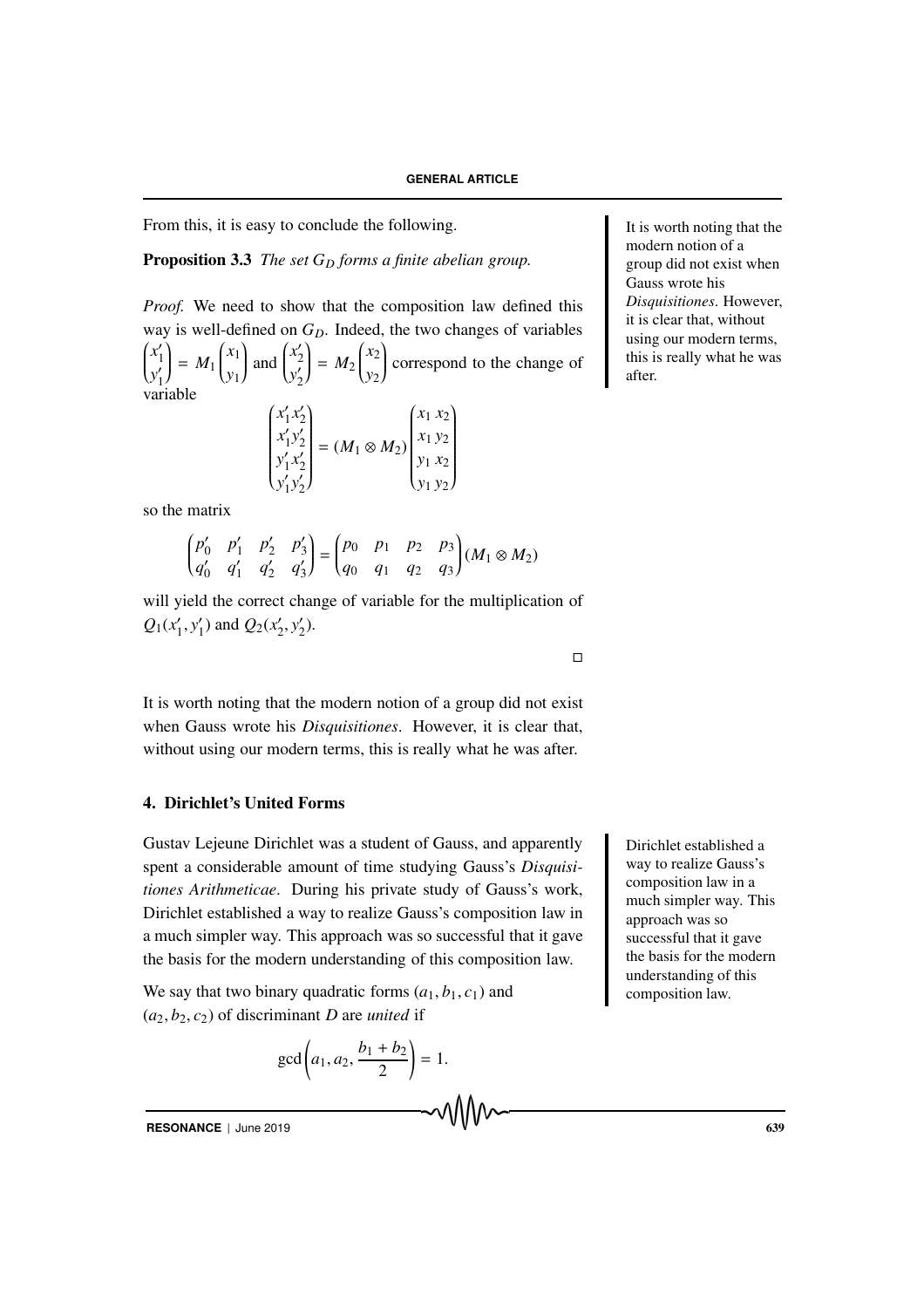*Remark 1* The quantity  $b_1 + b_2$  is always even. Indeed,  $D = b_1^2$  –  $4a_1c_1 = b_2^2 - 4a_2c_2$  and so  $b_1^2 \equiv b_2^2 \pmod{4}$  and  $b_1 \equiv b_2 \pmod{2}$ .

**Proposition 4.1** *If*  $(a_1, b_1, c_1)$  *and*  $(a_2, b_2, c_2)$  *are united forms, then there exist integers B and C such that*

$$
(a_1, b_1, c_1) \sim (a_1, B, a_2 C)
$$

*and*

$$
(a_2, b_2, c_2) \sim (a_2, B, a_1 C).
$$

See [7, Prop.4.5] for the proof.

**Corollary 4.2** *If*  $(a_1, b_1, c_1)$  *and*  $(a_2, b_2, c_2)$  *are united forms, then in the group*  $G_D$ ,

$$
[a_1, b_1, c_1] \cdot [a_2, b_2, c_2] = [a_1 a_2, B, C].
$$

*Proof.* Consider the matrix

$$
\begin{pmatrix}\n1 & 0 & 0 & -C \\
0 & a_1 & a_2 & B\n\end{pmatrix}
$$

in Theorem 3.2, where *B* and *C* are as in Proposition 4.1.  $\Box$ 

Corollary 4.2 allows us to compute some group operations in a more efficient way than what is given by Theorem 3.2. Also, we now have a way to explicitly describe the identity of  $G_D$ , as well as inverses.

Proposition 4.3 *In G<sub>D</sub>*,

1) 
$$
1_{G_D} = \begin{cases} \left[1, 0, \frac{D}{4}\right] & \text{if } D \equiv 0 \pmod{4} \\ \\ \left[1, 1, \frac{1-D}{4}\right] & \text{if } D \equiv 1 \pmod{4} \end{cases}
$$

*2)* [*a*, *b*, *c*] <sup>−</sup><sup>1</sup> = [*a*, −*b*, *c*] = [*c*, *b*, *a*]. 640 **RESONANCE** | June 2019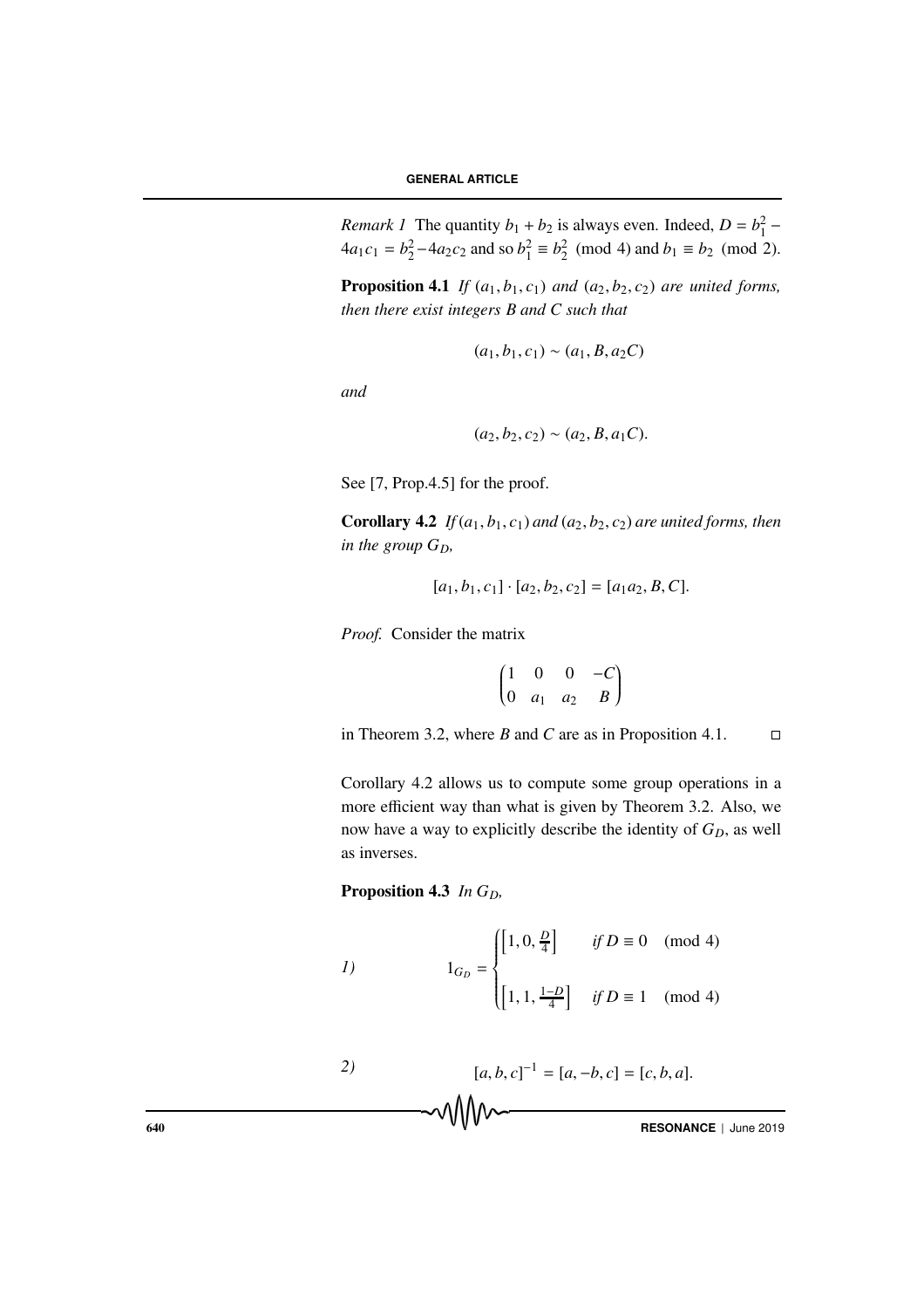*Proof.* 1) We consider the case  $D \equiv 0 \pmod{4}$ . Consider  $(a, b, c)$ of discriminant *D*, we want to compute  $[a, b, c] \cdot [1, 0, \frac{D}{4}]$ . Note that *b* is even, say  $b = 2n$ . Using notation from the solution of Proposition 2.4, we can use  $T^n$  to have  $\left[1, 0, \frac{D}{4}\right] = [1, 2n, c'] =$  $[1, b, c']$ . The last coefficient  $c'$  is entirely determined by the first two entries, and here  $c' = \frac{b^2 - D}{4}$ . Also, by the same reasoning  $c = \frac{b^2 - D}{4a}$  and so  $c' = ac$ . So we have

$$
[a, b, c] \cdot \left[1, 0, \frac{D}{4}\right] = [a, b, c] \cdot [1, b, ac] = [a, b, c]
$$

by Corollary 4.2. The case  $D \equiv 1 \pmod{4}$  is similar.

2) We want to compute  $[a, b, c][c, b, a]$ . By Corollary 4.2 with  $B = b$  and  $C = 1$ , we get

$$
[a, b, c] \cdot [c, b, a] = [ac, b, 1] = [1, -b, ac],
$$

and applying  $T^n$  for a suitable *n* will retrieve the identity from the previous part.

Dirichlet went on to use the notion of ideals in quadratic number fields to obtain the 'modern' formulation of the composition law. To understand this formulation, one must first understand the concepts of ideals and ideal class groups. For the benefit of the reader, we include here a short summary. We recommend [7, Ch.6] for a more in-depth exposition.

Let  $K$  be a number field. An ideal  $I$  of the ring of integer of **Dirichlet went on to use**  $K, O<sub>K</sub>$ , is called an integral ideal of *K*. Additionally, we say that the ideal *I* is *principal* if there exists a single element  $\alpha \in O_K$ generating it, i.e., such that

$$
I = \{ \alpha x : x \in O_K \}.
$$

For our application, we only consider quadratic numbers fields, i.e., fields  $K = \mathbb{Q}(\sqrt{D})$ , where *D* is a fundamental discriminant. It is a well-known fact that for any integral ideal  $\mathfrak A$  of a quadratic the notion of ideals in quadratic number fields to obtain the 'modern' formulation of the composition law. To understand this formulation, one must first understand the concepts of ideals and ideal class groups.

 $\Box$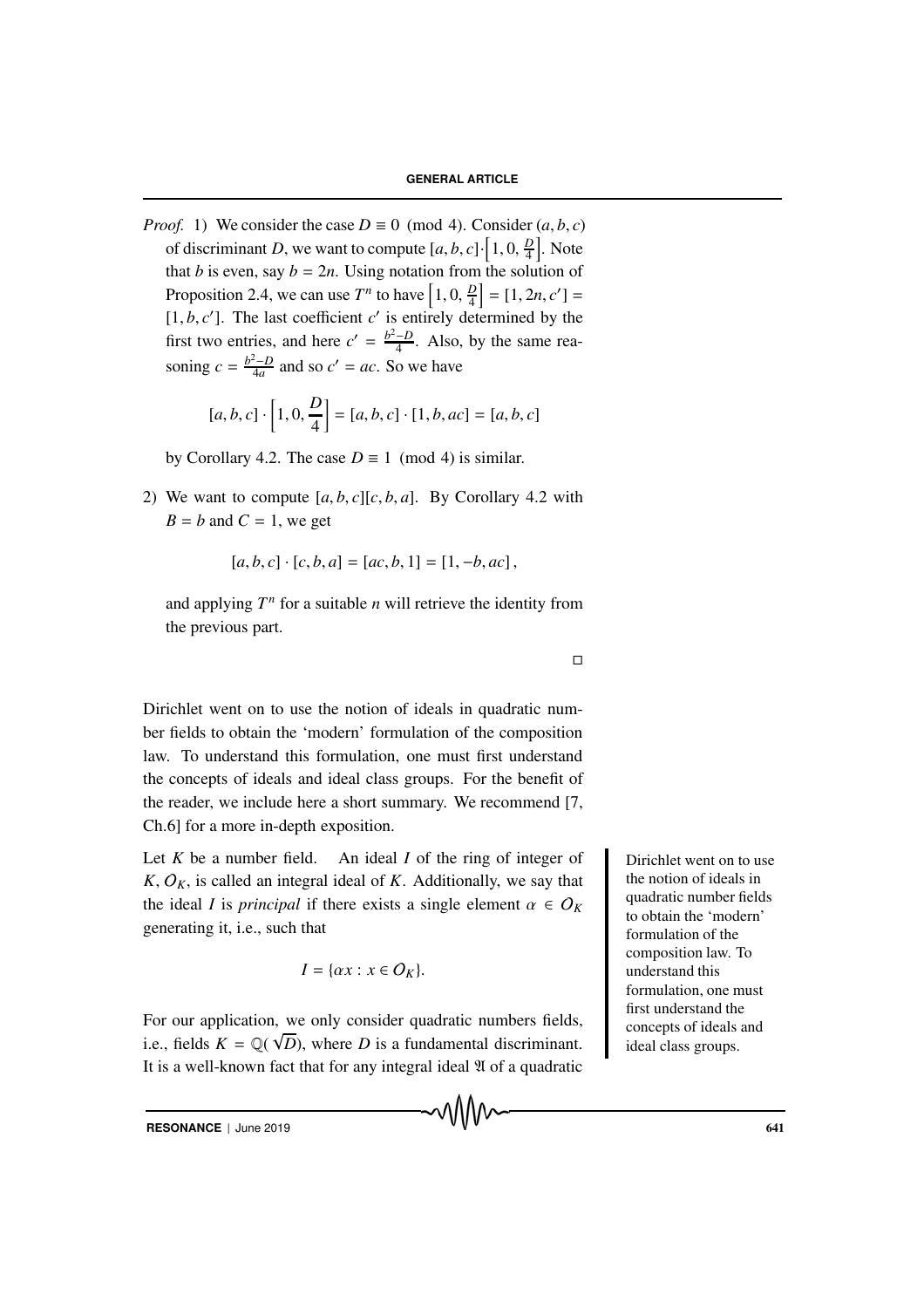number field *K*, there exists at most two algebraic integers *a*, *b* in  $O_K$  such that

$$
\mathfrak{A} = \langle \alpha, \beta \rangle = \{ \alpha x + \beta y : x, y \in \mathbb{Z} \}.
$$

We call  $\langle \alpha, \beta \rangle$  the *Z*-basis of *I*.

Given a quadratic number field  $K = \mathbb{Q}($ √ *D*), the set of all its integral ideals forms an abelian group, where the operation is given by multiplication. Specifically, if  $\mathfrak A$  and  $\mathfrak B$  are integral ideals, then

$$
\mathfrak{AB} = \{ ab : a \in \mathfrak{A} \text{ and } b \in \mathfrak{B} \}
$$

is also an integral ideal. The set of all principal integral ideals forms a subgroup of this group. The quotient of all the integral ideals by the principal ideals is called the *ideal class group*.

Here, we actually need to refine this concept slightly and introduce the *narrow class group*. Given an algebraic integer  $\alpha \in O_K$ , we define its norm to be  $N(\alpha) = \alpha \overline{\alpha}$ , where conjugation is defined by sending  $\sqrt{D}$  to – ∪<br>∪ *D*. Then, the set of all principal integral ideals ( $\alpha$ ) with  $N(\alpha) > 0$  also form a subgroup of the group of all integral ideals. The quotient of all ideals by this new subgroup is called the narrow class group of *K*, denoted  $C\ell^+(K)$ .

In the narrow class group, two integral ideals  $\mathfrak A$  and  $\mathfrak B$  are 'the same' (narrowly equivalent) if they differ by a principal ideal generated by an element of positive norm, that is if

$$
\mathfrak{A}=(\alpha)\mathfrak{B}
$$

with  $N(\alpha) > 0$ .

Finally, let  $\mathfrak{A} = \langle \alpha, \beta \rangle$  be an integral ideal of  $K = \mathbb{Q}(\mathbb{Q})$ √ *D*). We define the norm of  $\mathfrak{A}$  as  $N(\mathfrak{A}) = |\alpha \overline{\beta} - \overline{\alpha} \beta|$ √ *D*. Note that this norm is independent of the choice of basis for  $\mathfrak{A}$ .

The modern formulation of the composition law relies on the following theorem.

**Theorem 4.4** *The group*  $G_D$  *is isomorphic to the narrow class group of*  $K = \mathbb{Q}(\sqrt{D})$ *.* 

In the narrow class group, two integral ideals  $\mathfrak A$  and  $\mathfrak B$  are 'the same' (narrowly equivalent) if they differ by a principal ideal generated by an element of positive norm.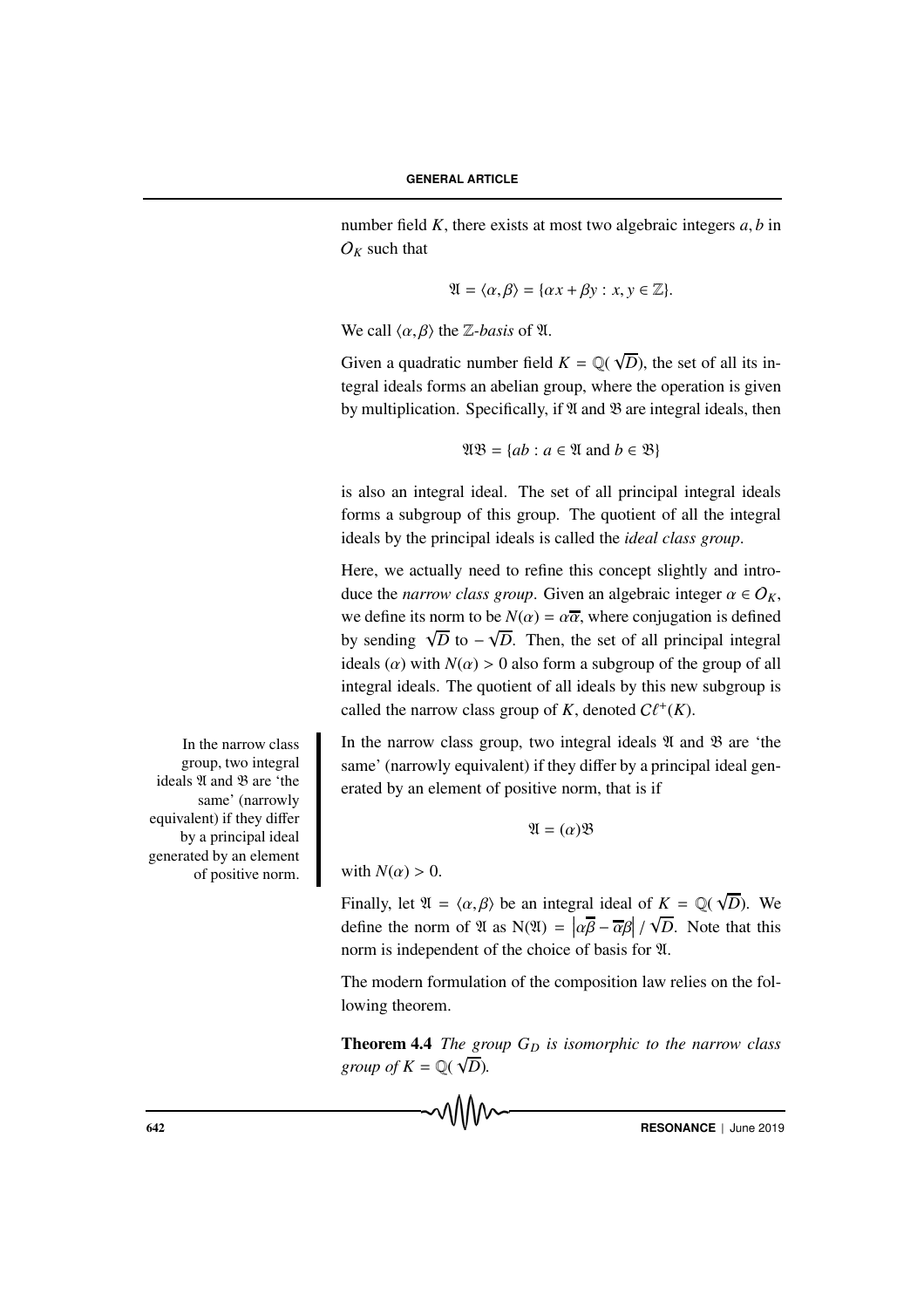More specifically, there is an explicit isomorphism that allows us to compute compositions of binary quadratic forms. To each binary quadratic form, we associate an ideal of  $O_K$  in the following way:

$$
(a, b, c) \xrightarrow{\Phi} a\mathbb{Z} + \left(\frac{b - \sqrt{D}}{2}\right)\mathbb{Z}.
$$

Conversely, for every ideal of  $O_K$ , we associate a binary quadratic form:

$$
\frac{(\alpha x + \beta y)(\overline{\alpha} x + \overline{\beta} y)}{|\mathcal{N}(\mathfrak{A})|} \xleftarrow{\Psi} \alpha \mathbb{Z} + \beta \mathbb{Z} = \mathfrak{A}.
$$

Theorem 4.5 *1) The map* Φ *sends equivalent binary quadratic forms in*  $G_D$  *to (narrowly) equivalent ideals in*  $C\ell^+(K)$ *.* 

- 2) The map  $\Psi$  *sends* (narrowly) equivalent ideals in  $C\ell^+(K)$  to *equivalent binary quadratic forms in GD.*
- *3) The maps* Φ *and* Ψ *are inverses of each other.*

See [7, Theorem 6.20] for the proof of this theorem.

Under this correspondence above, the composition of binary quadratic forms in  $G_D$  corresponds to the multiplication of ideals in  $C\ell^+(K)$ . Therefore, given two binary quadratic forms of discriminant *D*, say  $Q_1$  and  $Q_2$ , we can compute  $Q_1 \cdot Q_2$  by

- 1. Finding  $\Phi(Q_1)$  and  $\Phi(Q_2)$ ,
- 2. Finding a 2 elements  $\mathbb{Z}$ -basis for the ideal  $\Phi(Q_1)\Phi(Q_2)$ , say  $\langle \alpha, \beta \rangle$  (one always exists since  $O_K$  is a Dedekind domain),
- 3. Computing  $\Psi(\langle \alpha, \beta \rangle)$ , and finding a reduced representative if necessary.

Proposition 4.6 *The algorithm described above is equivalent to the composition law defined in Corollary 4.2. That is, if*  $(a_1, b_1, c_1)$ *and* (*a*2, *b*2, *c*2) *are united forms, then*

$$
[\Psi(\Phi([a_1, b_1, c_1]) \Phi([a_2, b_2, c_2]))] = [a_1 a_2, B, C],
$$

*where B and C are the integers from Proposition 4.1.*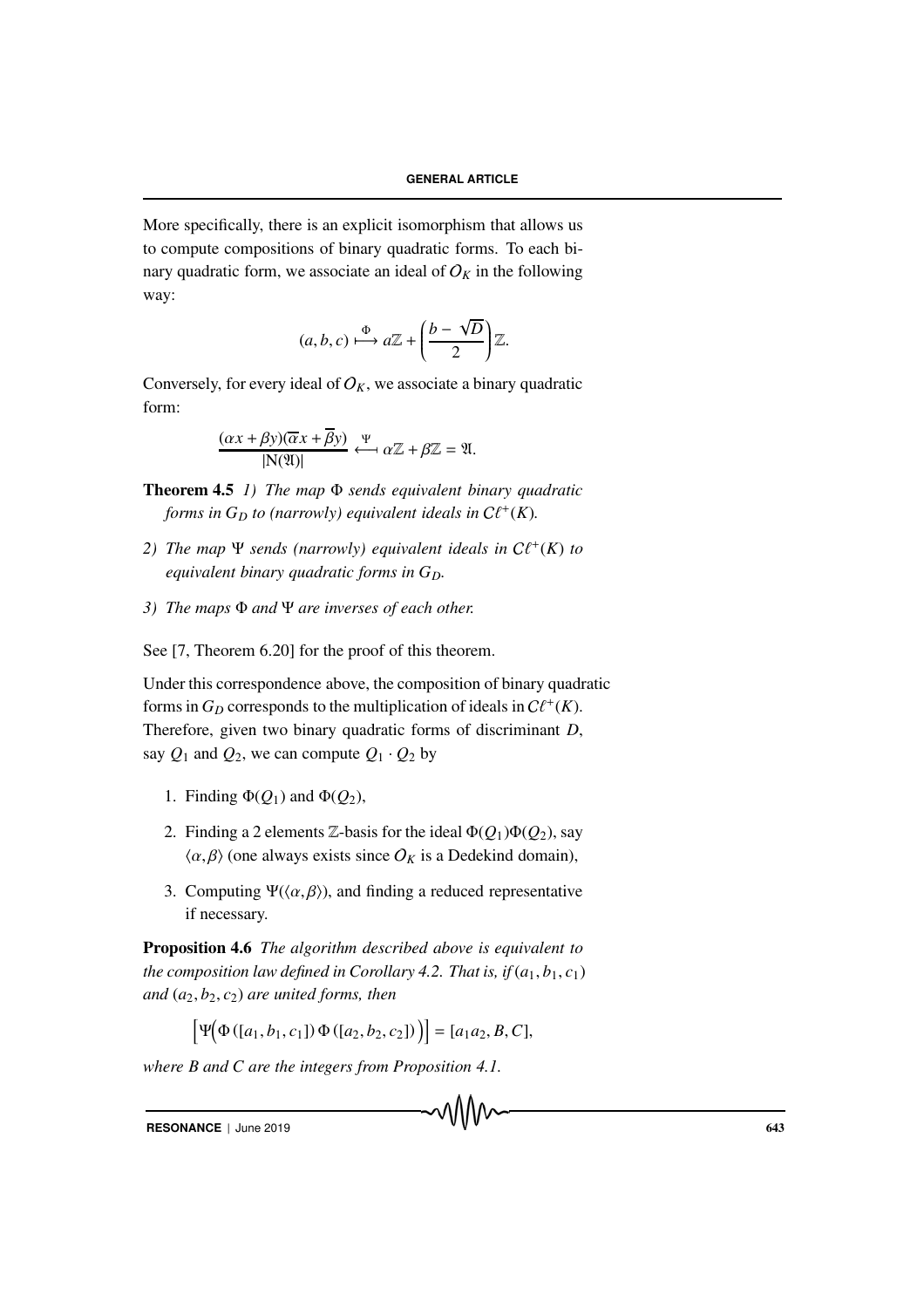*Proof.* From Proposition 4.1,  $(a_1, b_1, c_1) \sim (a_1, B, a_2 C)$  and  $(a_2, b_2, c_2) \sim$  $(a_2, B, a_1C)$  for some *B* and *C*. Clearly

 $gcd(a_1, a_2, B) = 1$  (see Proposition 2.3). Then, we compute

$$
\mathfrak{A} = \Phi((a_1, B, a_2C)) \Phi((a_2, B, a_1C))
$$

$$
= \left\langle a_1 a_2, a_1 \left( \frac{B - \sqrt{D}}{2} \right), a_2 \left( \frac{B - \sqrt{D}}{2} \right), \frac{B^2 + D - 2B\sqrt{D}}{4} \right\rangle
$$

as a Z-basis. Also, writing  $D = B^2 - 4a_1a_2C$ , the last generator can be replaced by  $B\left(\frac{B-\sqrt{D}}{2}\right)$  $\frac{\sqrt{D}}{2}$ .

Finally, since  $gcd(a_1, a_2, B) = 1$ , we can find a linear combination of them that equals 1. As such, we can easily see

$$
\left\langle a_1 a_2, \frac{B - \sqrt{D}}{2} \right\rangle \subseteq \left\langle a_1 a_2, a_1 \left( \frac{B - \sqrt{D}}{2} \right), \right\rangle
$$

$$
a_2 \left( \frac{B - \sqrt{D}}{2} \right), B \left( \frac{B - \sqrt{D}}{2} \right) \right\rangle,
$$

and since the reverse inclusion is trivial, we have

$$
[a_1, B, a_2C][a_2, B, a_1C]
$$
 =  $\Psi\left(\left\langle a_1a_2, \frac{B-\sqrt{D}}{2} \right\rangle\right)$   
 =  $[a_1a_2, B, C].$ 

 $\Box$ 

#### 5. Bhargava's Cube

Consider the following *cube of integers*, that is a cube with an integer at every corner. In *Figure* 1, *a*, *b*, *c*, *d*, *e*, *f*, *g*, *h* are all integers. We can *cut* the cube to obtain two squares in three ways.

Figure 1. Bhargava's cube of integers.

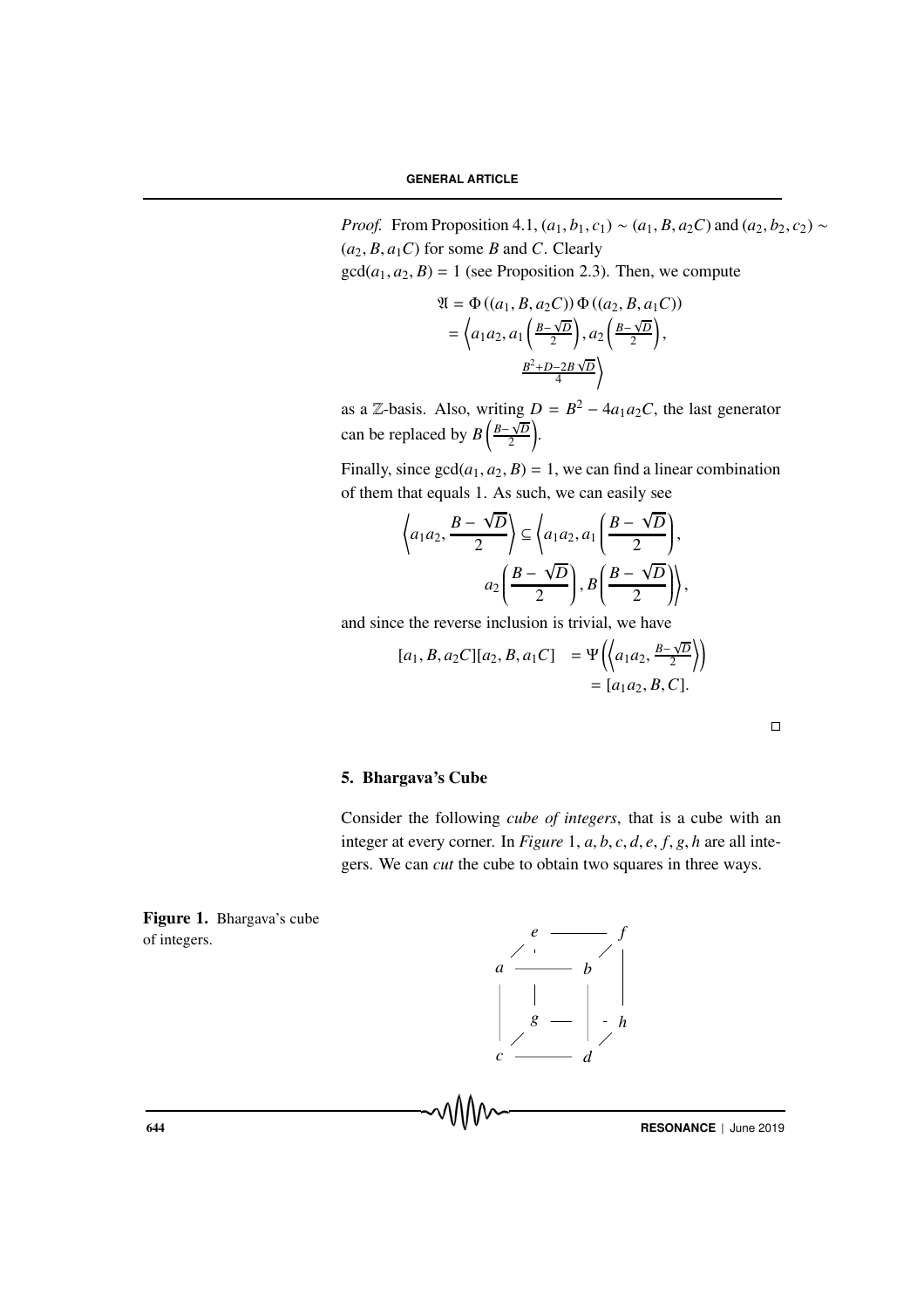1) Front–Back:



We then define the following two matrices using the two squares we get.

$$
M_1 := \begin{pmatrix} a & b \\ c & d \end{pmatrix} \qquad N_1 := \begin{pmatrix} e & f \\ g & h \end{pmatrix}.
$$

We do the same for the next two cuts, rotating the whole cube so that *a* is always the top left entry of the first matrix.

2) Left–Right:

$$
M_2 := \begin{pmatrix} e & & & & f \\ 0 & & & & \\ 0 & & & & \\ 0 & & & & \\ 0 & & & & \\ 0 & & & & \\ 0 & & & & \\ 0 & & & & \\ 0 & & & & \\ 0 & & & & \\ 0 & & & & \\ 0 & & & & \\ 0 & & & & \\ 0 & & & & \\ 0 & & & & \\ 0 & & & & \\ 0 & & & & \\ 0 & & & & \\ 0 & & & & \\ 0 & & & & \\ 0 & & & & \\ 0 & & & & \\ 0 & & & & \\ 0 & & & & \\ 0 & & & & \\ 0 & & & & \\ 0 & & & & \\ 0 & & & & \\ 0 & & & & \\ 0 & & & & \\ 0 & & & & \\ 0 & & & & \\ 0 & & & & \\ 0 & & & & \\ 0 & & & & \\ 0 & & & & & \\ 0 & & & & & \\ 0 & & & & & \\ 0 & & & & & \\ 0 & & & & & \\ 0 & & & & & \\ 0 & & & & & \\ 0 & & & & & \\ 0 & & & & & \\ 0 & & & & & \\ 0 & & & & & \\ 0 & & & & & \\ 0 & &
$$

3) Up–Down:

$$
\begin{array}{ccc}\n\begin{array}{ccc}\n & e & \xrightarrow{\scriptscriptstyle{f}} & f \\
\hline\n\end{array} & & \\
\begin{array}{c|ccc}\n\hline\n & s & \xrightarrow{\scriptscriptstyle{f}} \\
\hline\n\end{array} & & \\
\begin{array}{c|ccc}\n\hline\n & s & \xrightarrow{\scriptscriptstyle{f}} \\
\hline\n\end{array} & & \\
\hline\n\end{array} \qquad M_3 := \begin{pmatrix} a & e \\ b & f \end{pmatrix} & & \\
N_3 := \begin{pmatrix} c & g \\ d & h \end{pmatrix}.
$$

Now, we define an action of the group

$$
\Gamma = SL_2(\mathbb{Z}) \times SL_2(\mathbb{Z}) \times SL_2(\mathbb{Z})
$$

on the space C of all cubes of integers.

If  $\gamma \in \Gamma$  and  $\begin{pmatrix} r & s \\ t & u \end{pmatrix}$ *t u* is its *i*th factor,  $1 \le i \le 3$ , then the action of  $\gamma$ on a cube replaces  $(M_i, N_i)$  with  $(rM_i + sN_i, tM_i + uN_i)$ . In other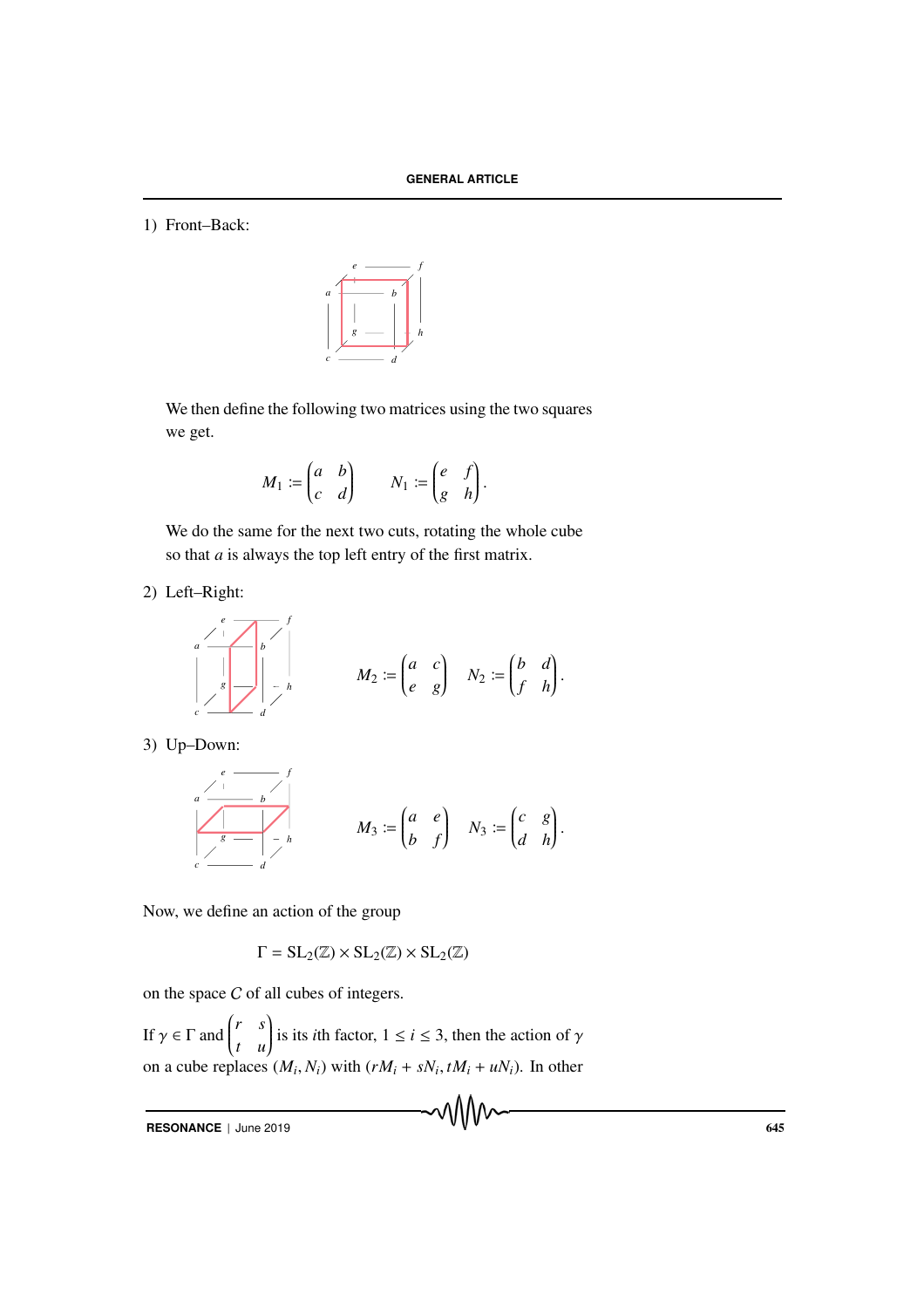words, each factor of  $\gamma$  performs a 'face operation' on the cube, similar to what we would do on a matrix with row and column operations. The first factor performs a face operation on the front and back faces, the second factor on the left and right faces, and the last on the up and down faces.

**Proposition 5.1** *The action of each factor of*  $\gamma \in \Gamma$  *commutes with each other.*

*Proof.* This can be viewed simply as the analogue of row and column operation on matrices commuting with each other. A moment's reflection should make this clear.  $\Box$ 

Given a cube *C*, we define three binary quadratic forms as:

$$
Q_i^C = -\det(M_i x - N_i y) ,
$$

for  $1 \leq i \leq 3$ .

Example 5.1 If we take *C* to be the cube of *Figure* 1, then

$$
Q_1^C = -\det\begin{pmatrix} ax - ey & bx - fy \\ cx - gy & dx - hy \end{pmatrix},
$$

which indeed gives a binary quadratic form.

We say that a cube *C* is *projective* if  $Q_1^C, Q_2^C, Q_3^C$  are primitive binary quadratic forms.

Proposition 5.2 *For any cube C,*

$$
Disc(Q_1^C) = Disc(Q_2^C) = Disc(Q_3^C).
$$

*Proof.* From Example 5.1, we can find a formula for the discriminant of  $Q_1^C$  as:

$$
\begin{aligned} \text{Disc}(Q_1^C) &= (cf)^2 + (ed)^2 + (bg)^2 + (ah)^2 - 2ah(de + cf + bg) \\ &- 2(bcfg + cdef + bdeg + bcfg) \,. \end{aligned}
$$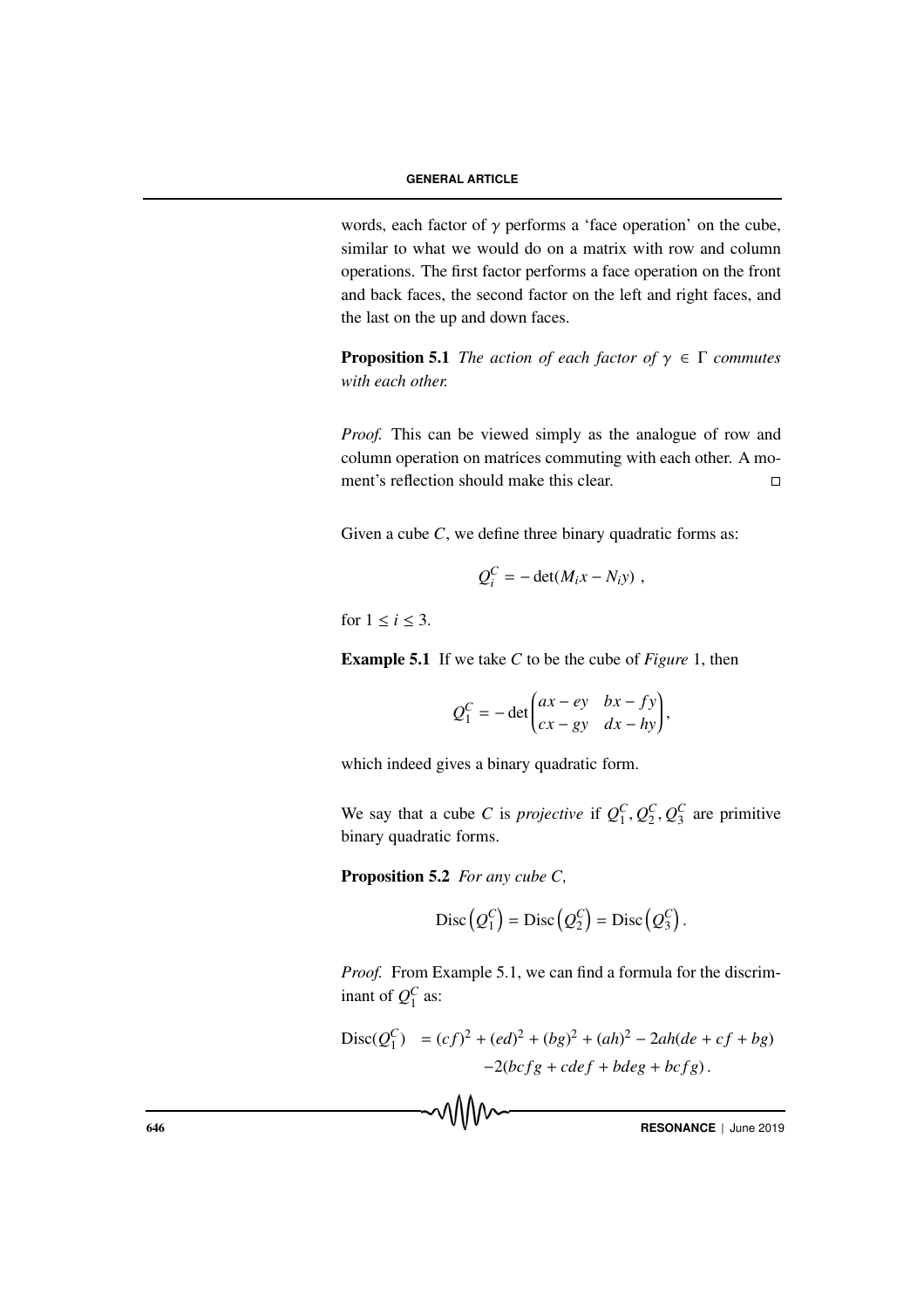Then, we notice that we can retrieve  $M_2$  and  $N_2$  from  $M_1$  and  $N_1$ by permuting the elements *a*, *b*, *c*, *d*, *e*, *f*, *g*, *h* as follows:

$$
\begin{pmatrix} a & b & c & d & e & f & g & h \\ a & c & e & g & b & d & f & h \end{pmatrix}
$$

or in cycle notation  $(a)(b \ c \ e)(d \ g \ f)(h)$ . Actually, we notice that we can also retrieve  $M_3$  and  $N_3$  from  $M_2$  and  $N_2$  using the same permutation.

Finally, note that the formula above for the discriminant is invariant under this permutation.

 $\Box$ 

It, therefore, makes sense to define Disc(*C*) for a cube *C* as the discriminant of its associated binary quadratic forms.

We now examine the action of  $\Gamma$  on these newly defined binary quadratic forms.

**Proposition 5.3** Any element of  $\{1\} \times SL_2(\mathbb{Z}) \times SL_2(\mathbb{Z})$  acts triv*ially on*  $Q_1^C$ .

*Proof.* Let  $\gamma \in \{1\} \times SL_2(\mathbb{Z}) \times SL_2(\mathbb{Z})$  act on the cube *C*. Suppose  $G_2$  is the second factor of  $\gamma$  and  $G_3$  the third. Then note that  $G_2$ acts on  $M_1$  and  $N_1$  by column operation. Specifically,  $M_1$  and  $N_1$ become  $M_1G_2$  and  $N_1G_2$  respectively. On the other hand,  $G_3$  act on  $M_1G_2$  and  $N_1G_2$  by row operations, and they become  $G_3M_1G_2$ and  $G_3N_1G_2$  respectively. Therefore, we have that

$$
Q_1^{C*\gamma} = -\det(G_3M_1G_2x - G_3N_1G_2y) = -\det(G_3)
$$
  
 
$$
\det(M_1x - N_1y)\det(G_2) = Q_1^C.
$$

 $\Box$ 

**Proposition 5.4** *The element*  $\gamma = M \times 1 \times 1 \in \Gamma$  *acts on*  $Q_1^C$  *in the usual way. Specifically,*

$$
Q_1^{C*\gamma}=Q_1^C*\tilde{M},
$$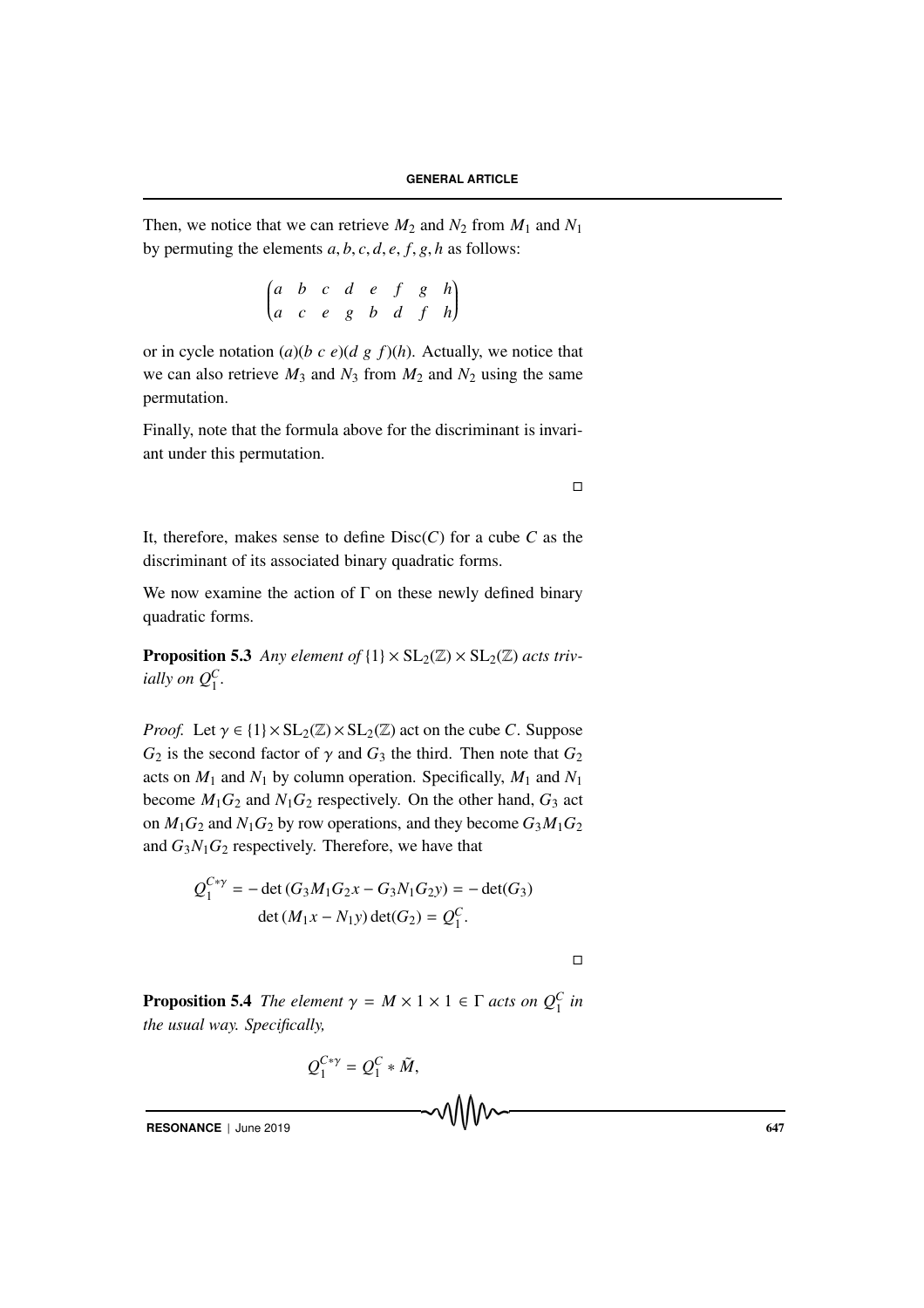*where* <sup>∼</sup>

$$
\begin{pmatrix} r & s \\ t & u \end{pmatrix} = \begin{pmatrix} r & -t \\ -s & u \end{pmatrix}.
$$

*Proof.* This time, let  $\gamma = \begin{pmatrix} r & s \\ t & u \end{pmatrix}$ *t u*  $\left\} \times 1 \times 1$  act on *C*. Then,

$$
Q_1^{C*y}(x, y) = -\det ((rM_1 + sN_1)x - (tM_1 + uN_1)y)
$$
  
= -\det (M\_1(rx - ty) - N\_1(uy - sx))  
= Q\_1^C (rx - ty, uy - sx)  
= Q\_1^C \* {r - t \choose -s - u}.

By symmetry, the above two Propositions hold for the *i*-th factor of  $\Gamma$  and  $Q_i^C$ ,  $1 \le i \le 3$ . In particular, note that we can conclude the following corollary.

#### Corollary 5.5 Disc(*C*) *is invariant under the action of* Γ*.*

From there, we can impose a group structure on the set of primitive binary quadratic forms of discriminant *D* by declaring that for any triplet  $Q_1^A, Q_2^A, Q_3^A$  arising from a cube *A* of discriminant *D*,

$$
Q_1^A + Q_2^A + Q_3^A = 0.
$$

In other words, we mod out this relation on the free abelian group generated by all binary quadratic forms of discriminant *D*. Note that we obtain the  $SL_2(\mathbb{Z})$  equivalence of binary quadratic forms for free from this definition. Indeed, if  $\gamma = M \times 1 \times 1 \in \Gamma$ ,

$$
Q_1^A + Q_2^A + Q_3^A = 0 = Q_1^{A*\gamma} + Q_2^{A*\gamma} + Q_3^{A*\gamma}
$$
  
=  $Q_1^A * \tilde{M} + Q_2^A + Q_3^A$   

$$
\Rightarrow Q_1^A = Q_1^A * \tilde{M}.
$$

As it turns out, this is exactly equivalent to the previously defined composition law. Indeed, Bhargava proved the following theorem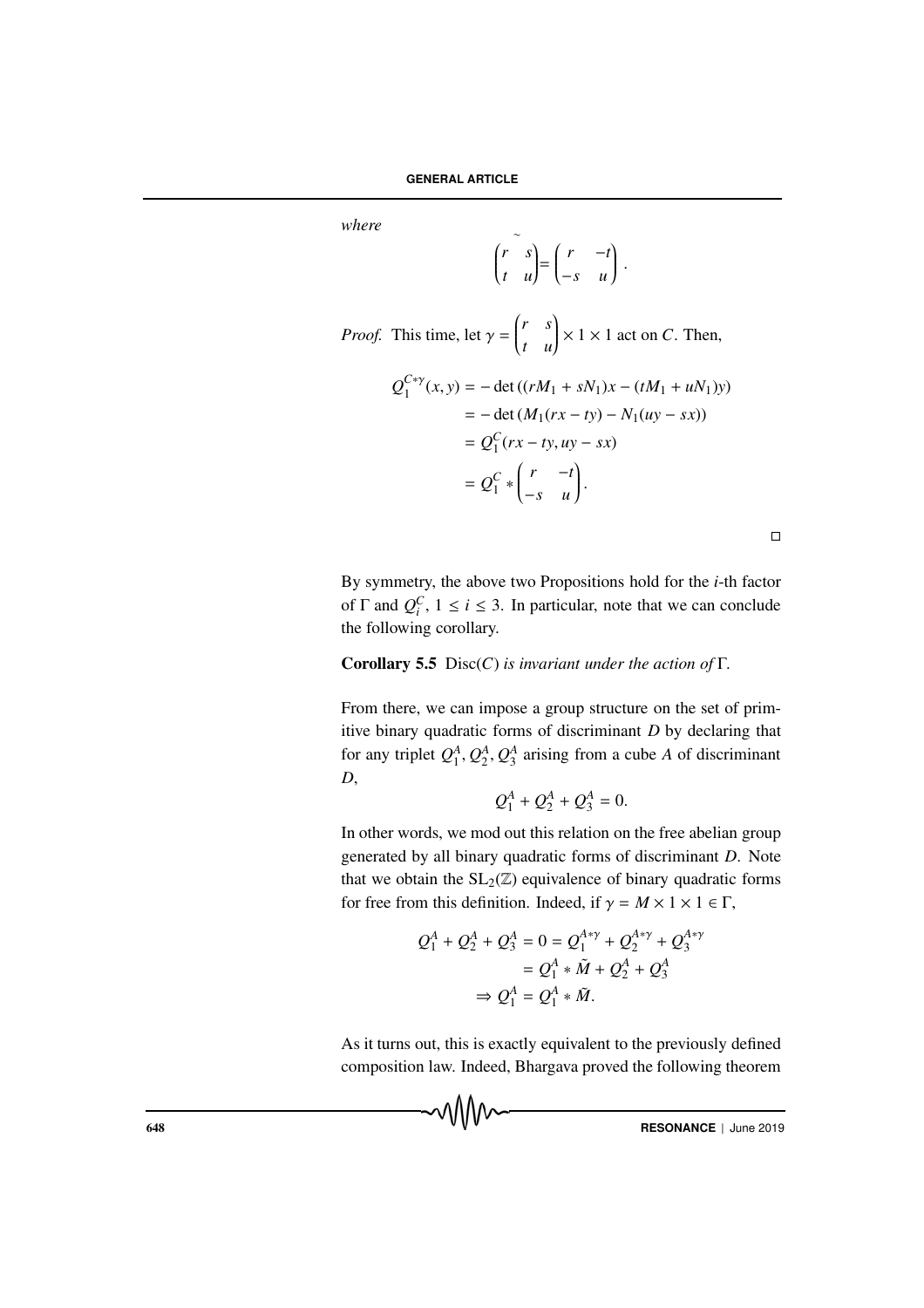Theorem 5.6 ([2, Thm 1]) *There exists a projective cube A of* discriminant D with  $Q_1^A, Q_2^A, Q_3^A$  if and only if

$$
\left[Q_1^A\right]\cdot\left[Q_2^A\right]\cdot\left[Q_3^A\right]=1_{G_D},
$$

*and that cube is unique up to* Γ*-equivalence.*

There is a way to easily see that this composition law agrees with our previously defined composition. Start with a projective cube *C*.



Since *C* is projective, we can show that  $gcd(a, b, c, d, e, f, g, h) =$ 1. As such, we can find a  $\Gamma$ -equivalent cube such that  $a = 1$ . We then use this entry to clear entries *b*, *c* and *e* using face operations again. We, therefore, have the equivalent cube  $\tilde{C}$  as follows.



The three binary quadratic forms associated to  $\tilde{C}$  are:

$$
Q_1 = -dx^2 + hxy + fgy^2,
$$
  
\n
$$
Q_2 = -gx^2 + hxy + dfy^2,
$$
  
\n
$$
Q_3 = -fx^2 + hxy + dgy^2.
$$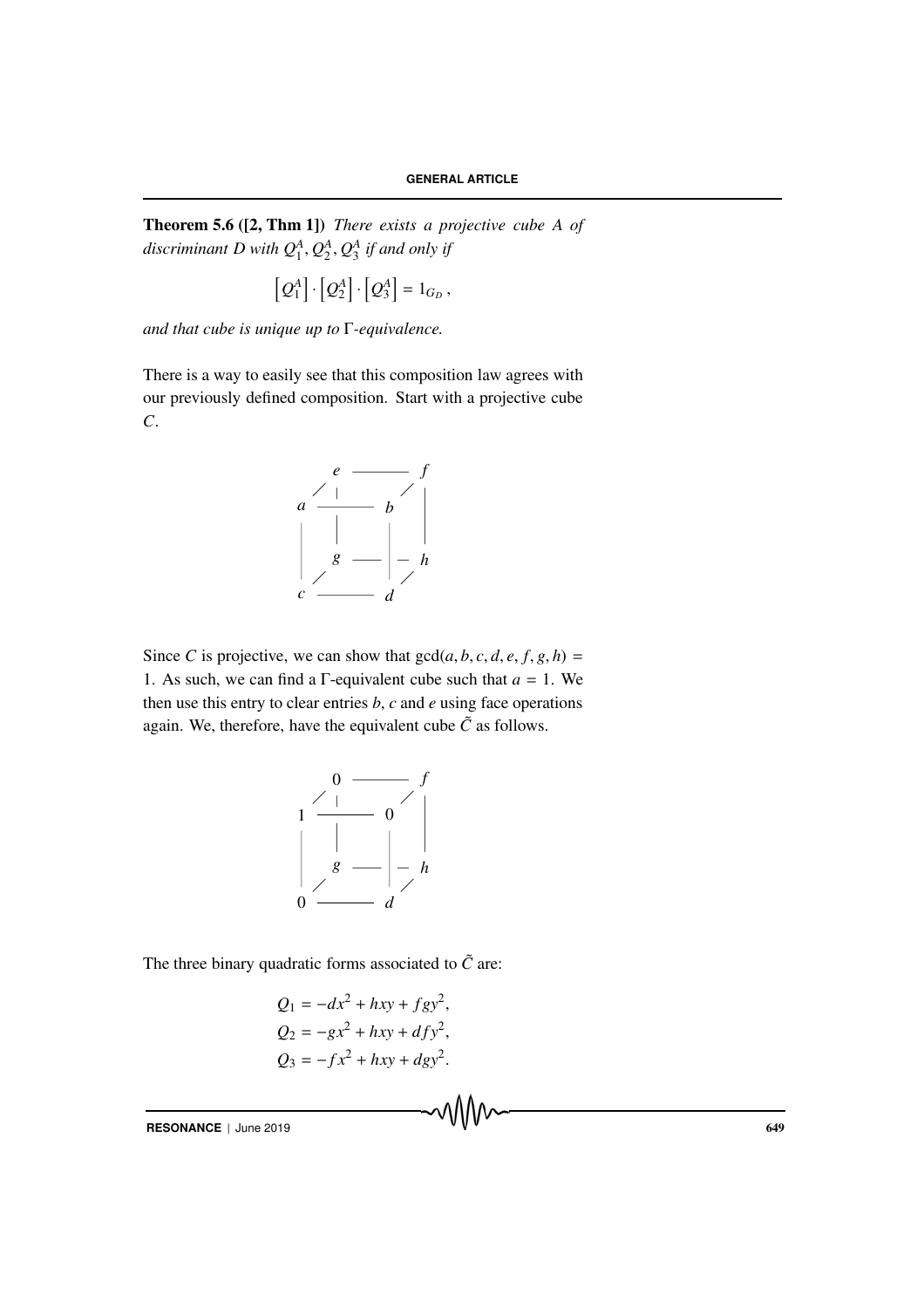The cube law tells us that

$$
[Q_1] \cdot [Q_2] = [Q_3]^{-1}.
$$

Let us now use Dirichlet's united form to arrive at the same conclusion. Recall that from Proposition 4.3,

$$
[Q_3]^{-1} = [dg, h, -f].
$$

Also, from Corollary 4.2, we get,

$$
[Q_1] \cdot [Q_2] = [-d, h, gf] \cdot [-g, h, df] = [dg, h, -f] = [Q_3]^{-1}
$$

by letting  $a_1 = -d$ ,  $a_2 = -g$ ,  $B = h$  and  $C = -f$ . Thus, we conclude that the two composition laws are equivalent.

## 6. Concluding Remarks

One of the most remarkable and surprising aspects of this new approach to the composition law might be how it generalizes to 'higher' compositions. Although it was only briefly mentioned in the rest of this article, Bhargava describes in [2] how he generalizes the cube law presented here to retrieve some algebraic structure in higher degree number fields. The correspondence between binary quadratic forms and the narrow class group of quadratic fields was already well-known, but getting a handle on other types of algebraic structures for higher degree is very important in algebraic number theory. In particular, see [2–5] for generalizations. For a more involved introduction to the topic, we refer the reader to [8], while [9] also provides a good introduction to the results arising from this new theory of higher compositions.

#### Acknowledgment

I would like to thank Professor M. Ram Murty, Siddhi Pathak, as well as the referee for their helpful comments and suggestions on a previous version of this article.

One of the most remarkable and surprising aspect of this new approach to the composition law might be how it generalizes to 'higher' compositions.